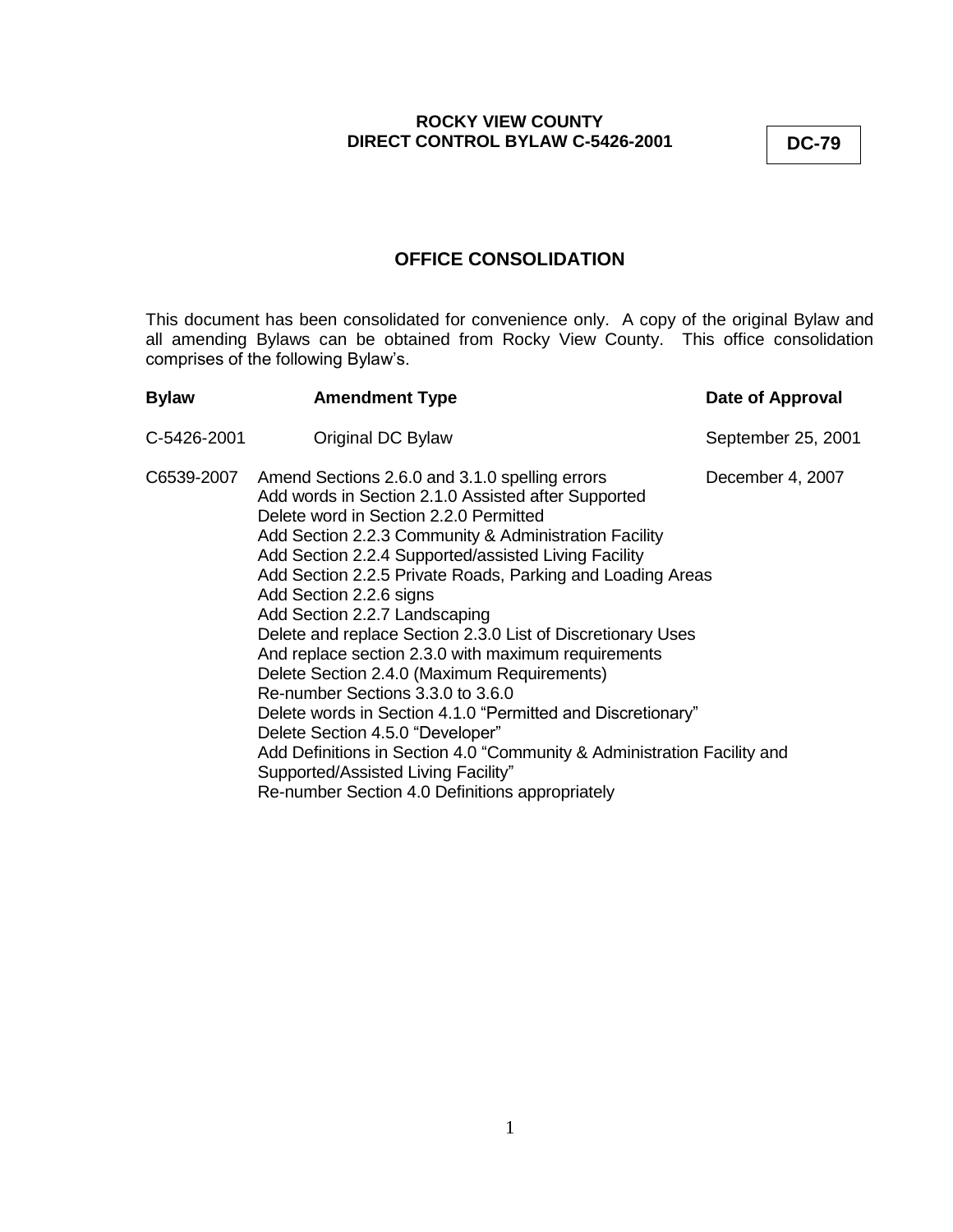# **DIRECT CONTROL BYLAW REGULATIONS**

That Land Use Bylaw C-4841-97 be amended by redesignating the use of the Lands from Public Service District to Direct Control District in accordance with the following Regulations:

- 1.0.0 General Regulations.
- 2.0.0 Land Use Regulations.
- 3.0.0 Development Regulations.
- 4.0.0 Definitions
- 5.0.0 Implementation

### **1.0.0 GENERAL REGULATIONS**

- 1.1.0 Notwithstanding any provisions to the contrary, the residents of the Supported Living residential units or the subject lands shall be "Seniors".
- 1.2.0 Except where specifically noted that Council approval is required, the Development Officer shall consider and decide on applications for development permits for those uses which are listed as "Permitted Uses" and "Discretionary Uses" by this bylaw provided the provisions of the same are completed in form and substance satisfactory to the Municipality.
- 1.3.0 No development of the lands shall be permitted until the Municipality and the Developer have executed a Development Agreement(s) in form and substance satisfactory to the Municipality.
- 1.4.0 For the purposes of Section 2.0.0 of this Bylaw, Part Three, General Regulations, of the Land Use Bylaw (Bylaw C-4841-97) shall apply except where specifically defined herein.
- 1.5.0 Private roads necessary for access and private roads contemplated herein shall be constructed in accordance with geometric design guidelines and standards submitted by the Developer to the satisfaction of the Municipality and included in a Development Agreement.
- 1.6.0 The Municipality may, through the Development Agreement(s) required by the Bylaw, specify any development regulation, criteria or condition necessary to ensure all subdivision and development on the Lands conform with the development proposals upon which this Bylaw is based as determined by and to the satisfaction of the Municipality.
- 1.7.0 The use of any portion of the Lands for man-made lakes associated with services shall be permitted only if the design and construction thereof is in accordance with plans prepared by a qualified professional engineer to the satisfaction of the Municipality and/or Alberta Environment.
- 1.8.0 No use shall be made of all or any portion of the Lands for a Development without and until a Hydrological Study prepared by the Developer which establishes existing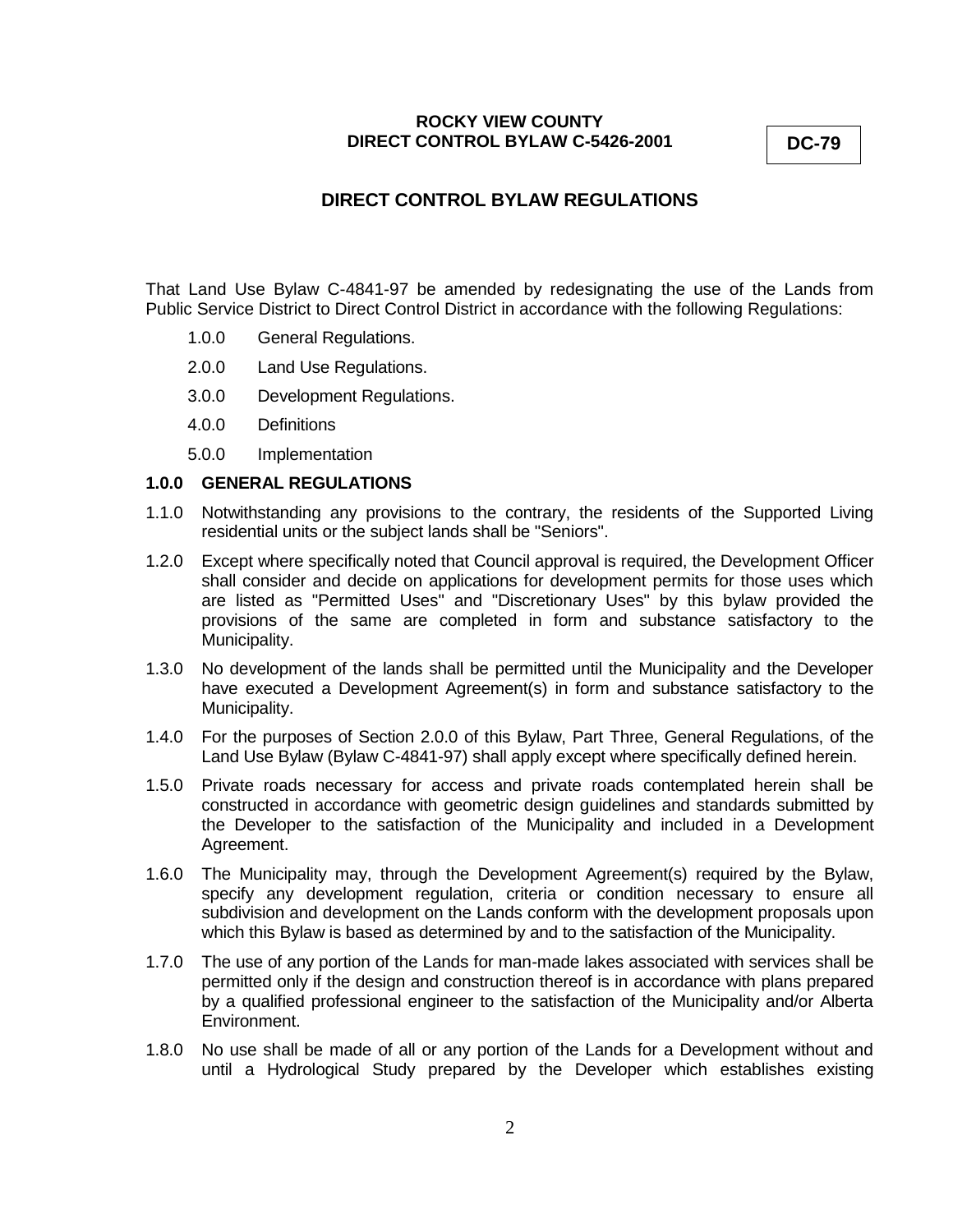groundwater chemistry, the rate and direction of the groundwater flow, a long term groundwater monitoring plan, a chemical management plan for fertilizers, herbicides, pesticides, and irrigation and the facilities that will be provided by the Developer to implement the monitoring and chemical management plan, has been submitted or the existing Hydrological Study updated and amended, and is satisfactory in both form and substance to each of the Municipality and/or Alberta Environment.

- 1.9.0 No development of the Lands shall be permitted without and until the Developer has prepared and submitted a Management Plan for the handling and storage of hazardous or other waste materials proposed to be generated from the development in form and substance satisfactory to each of the Municipality and/or Alberta Environment.
- 1.10.0 No development of the Lands shall be permitted without and until the Developer has prepared and submitted a Storm Water Management Plan in form and substance satisfactory to each of the Municipality and/or Alberta Environment.
- 1.11.0 Notwithstanding any provision of this bylaw to the contrary, a Development Permit for foundations, grading of the Lands and installation of utilities may be issued by the Development Officer provided the conditions are satisfactory to the Municipality in form and substance.

### **2.0.0 LAND USE REGULATIONS**

- 2.1.0 The purpose and intent of this District is to provide for the development of a Community and Administration Facility for the Prince of Peace Village and a Supported and Assisted Living facility for the housing of Seniors with related ancillary uses.
- 2.2.0 List of Uses
	- 2.2.1 Parks and Open Space
	- 2.2.2 Fences
	- 2.2.3 Community and Administration Facility

Principal Uses

- a) Community Hall
- b) Recreation Rooms and Facilities
- c) Facility Administration Offices and Reception Areas
- d) Restaurants
- e**)** Drinking Establishment

#### Accessory Uses

- f) Indoor Storage Areas
- g) Facility Maintenance Offices and Workshops
- h) Funeral Staging Facilities
- i) Personal Service Businesses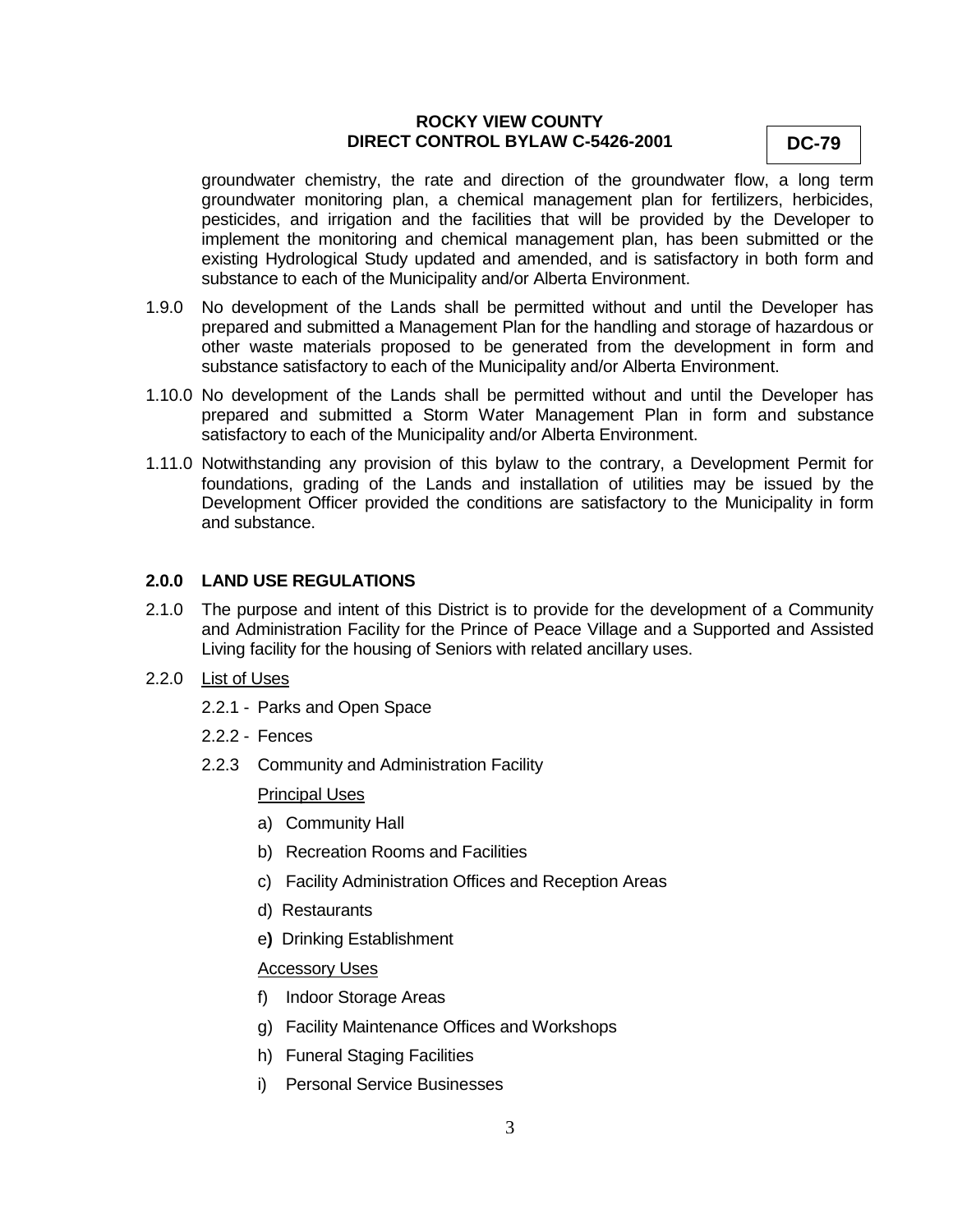j) Convenience Store

- k) Dry cleaning/Linen Service
- l) Medical Practice
- m) Chapel
- n) Child Care Facilities
- o) Pharmacy
- 2.2.4 Supported/Assisted Living Facility
	- a) Residential Dwelling Suites
	- b) Lobby and Resident Open Areas
	- c) Ancillary Special Use Areas
	- d) Nursing Stations
- 2.2.5 Private Roads, Parking and Loading Areas
- 2.2.6 Signs
- 2.2.7 Landscaping, including outdoor patios and pathways
- 2.3.0 Maximum Requirements
	- 2.3.1 Parcel size: 1.95 hectares (5 acres)
	- 2.3.2 Community and Administration Facility
		- a) Facility Ground Floor Area including Basement: 4,687 m2 (50,455ft2)
		- b) Height of Building: 6.7 metres (22 feet)
		- c) Combined Floor Area of Accessory Uses: not to exceed 50% of total Ground Floor Area excluding Basement.
		- d) Convenience Store and Pharmacy: floor area 140 sq. m. (1,507 sq. ft.)
	- 2.3.3 Supported Living Facility
		- a) Number of Residential Suites: 170
		- b) Number of Floors, including Ground Floor: 3
		- c) Height of Building: 12 metres (39.4 ft)
		- d) Ground Floor Area: 5,000 M² (53,821 ft²)
		- e) Second Floor Area: 5,000 M² (53,821 ft²)
		- f) Third Floor Area: 5,000 M² (53,821 ft²)
	- 2.3.4 Minimum Requirements
		- a) Parcel Size: 1.22 hectares (3 acres)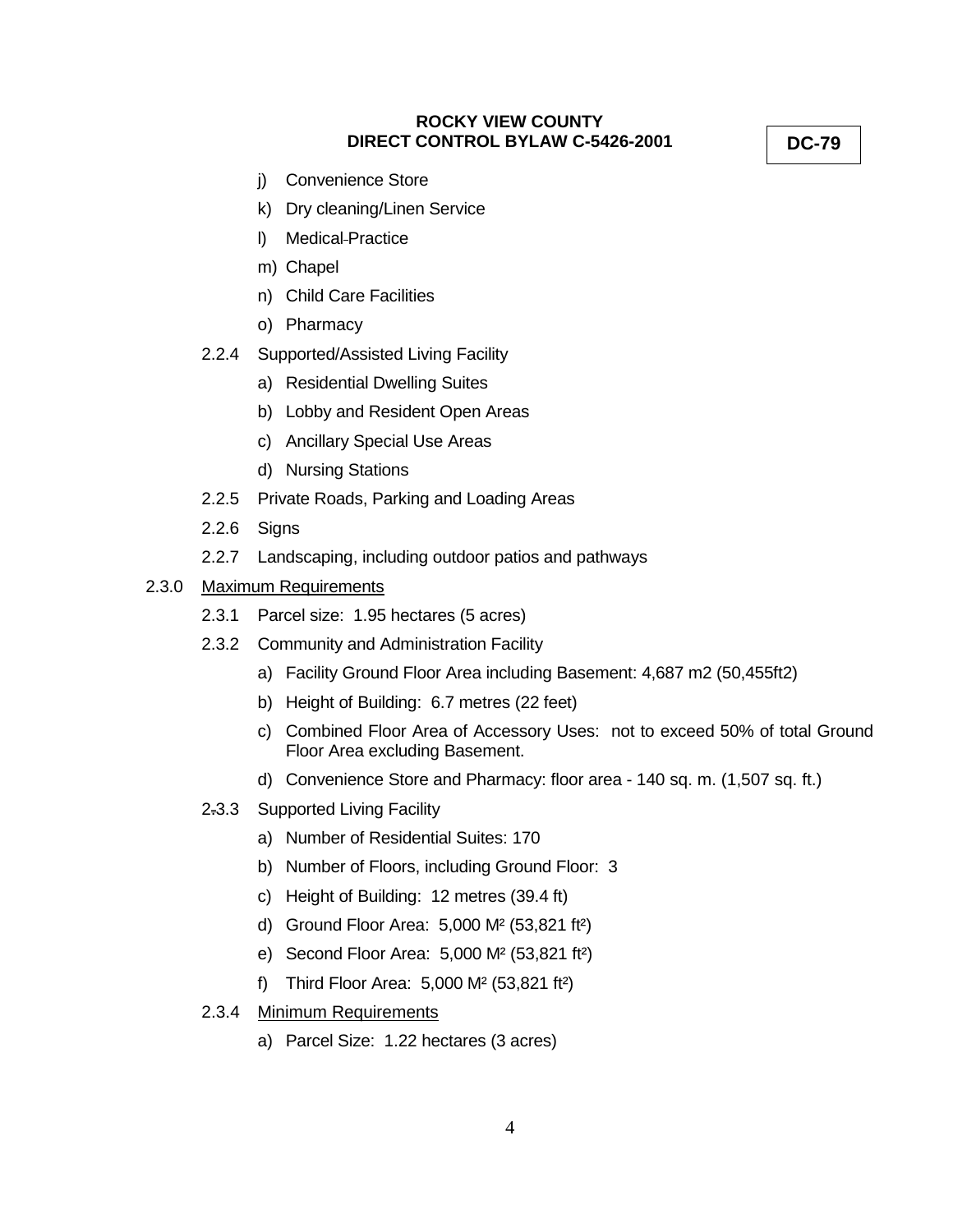- b) Minimum Setback Distance to a Sewage Treatment Facility 300 metres (984 feet)
- c) Yard Setbacks: to be in accordance with the Site Development Plan as required by Section 3.1.0(h) of this bylaw

#### **3.0.0 DEVELOPMENT REGULATIONS**

- 3.1.0 Except as provided in Section 1. herein, no development of the Lands for any use shall be permitted, no Development Permits or Building Permits for any use shall be issued by the Development Officer and the endorsement of a plan of subdivision for any use shall not occur until:
	- a) The Developer has received the approval of the Municipality and Alberta Environment with respect to the provision of private wastewater collection, treatment and disposal facilities located within the Prince of Peace Village lands to service the subdivision and/or development contemplated herein and the Developer has submitted to and had approved by the Municipality and Alberta Environment, complete plans and specifications thereof and said facilities have been substantially constructed and completed in accordance therewith, provided however, that the Municipality may endorse a plan of subdivision for the Lands or portions thereof, or issue development permits for the development, if the Developer and the Municipality enter into a Development Agreement, and the Developer deposits with the Municipality a Letter(s) of Credit in an amount(s) equivalent to the estimated total cost to complete the construction of the facilities according to the said plans and specifications as certified by independent qualified professionals at the developer's expense, all at the sole discretion and satisfaction of the Municipality; and;

The provisions of Section 3.1.0 b), c), d), e), f), g) and h) have been completed in form and substance satisfactorily to the Municipality;

- b) all necessary licenses, permits and approvals have been received from Alberta Environment and the Municipality with respect to the design, location and operation of the sewage treatment facilities servicing the Lands or portions thereof to the satisfaction of the Municipality;
- c) the Developer has received the approval of the Municipality and Alberta Environment with respect to the provision of a private water supply, treatment and distribution system located within the Prince of Peace Village lands to service the proposed subdivision and/or development and the Developer has submitted to and had approved by the Municipality and Alberta Environment, complete plans and specifications thereof and said facilities have been substantially constructed and completed in accordance therewith, provided however, that the Municipality may endorse a plan of subdivision for the Lands or portions thereof, or issue development permits for the development, if the Developer and the Municipality enter into a Development Agreement, and the Developer deposits with the Municipality a Letter(s) of Credit in an amount(s)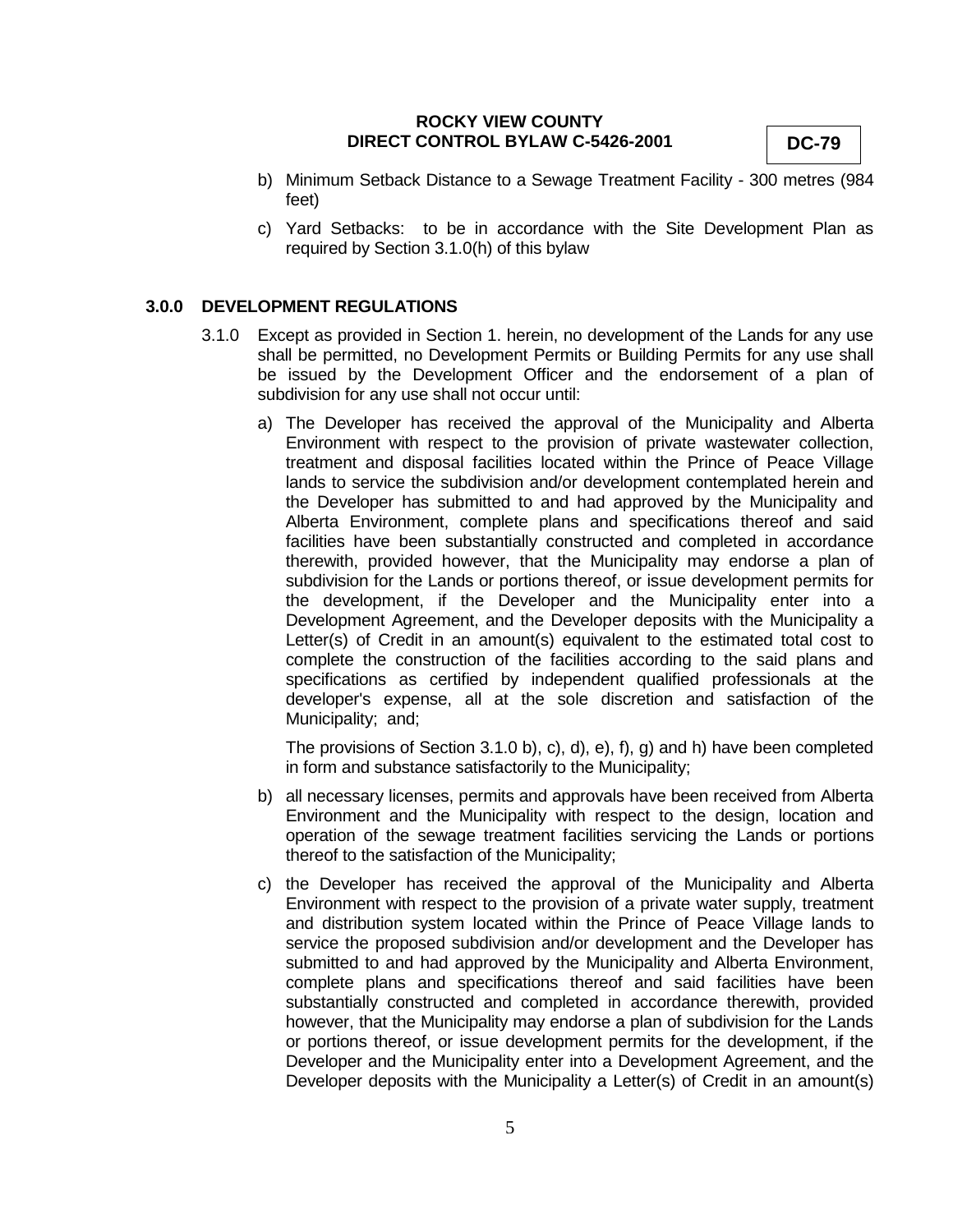equivalent to the estimated total cost to complete the construction of the facilities according to the said plans and specifications as certified by independent qualified professionals at the developer's expense, all at the sole discretion and satisfaction of the Municipality; and;

the provisions of Section 3.1.0 a), b), d), e), f), g) and h) have been completed in form and substance satisfactorily to the Municipality;

- d) all necessary licenses, permits and approvals have been received from Alberta Environment with respect to a water supply and distribution system to service the Lands or portions thereof, and a License to divert and use water is obtained from Alberta Environment;
- e) all necessary easements and rights-of-way related to the supply and distribution of power, water, gas and wastewater collection, treatment and disposal have been approved by the Municipality and registered concurrently with the final plan of subdivision by the Developer against title to the Lands or portions thereof;
- f) That a joint use agreement has been established with the existing Condominium Corporation and church/school facility regarding the provision of roads, water, sewer and storm water facilities to the proposed development to the satisfaction of the Municipality and that said Condominium Corporation has been legally established by the Developer and a restrictive covenant confirming that said Developer is solely responsible for all roads, off-site and on-site sewer and water treatment facilities and appurtenances thereto and, which restrictive covenant is in form and substance satisfactory to the Municipality, and has been executed by the Developer and registered against the title to the Lands prior to any registered financial encumbrances, and is registered concurrently with the plan of survey;
- g) a Plot Plan has been submitted to the Development Officer by the Developer indicating where a proposed permitted and/or discretionary use(s) (as described by this Bylaw) is/are to be sited on the lands such that said proposed permitted and/or discretionary use(s) is/are in accordance with an overall Site Development Plan which has received the prior approval of Council;
- h) all necessary licences, permits and approvals have been received from Alberta Infrastructure with respect to the design and location of the road access directly and indirectly serving the Lands, and are satisfactory at the sole discretion of and approved by the Municipality;
- i) the Developer, as owner of all of the Lands, the aforementioned sewer and water treatment facilities and all developments thereon shall indemnify the Municipality, its Councillors, employees, agents and assigns and saves them harmless from and against any and all claims, actions, damages, liabilities and expenses including lawyers and other professional fees, in connection with loss of life, personal injury, damage to property, and/or any other loss or injury whatsoever arising from or related to the design, construction, operation or maintenance of any aspect of the on-site or off-site sewage or water facilities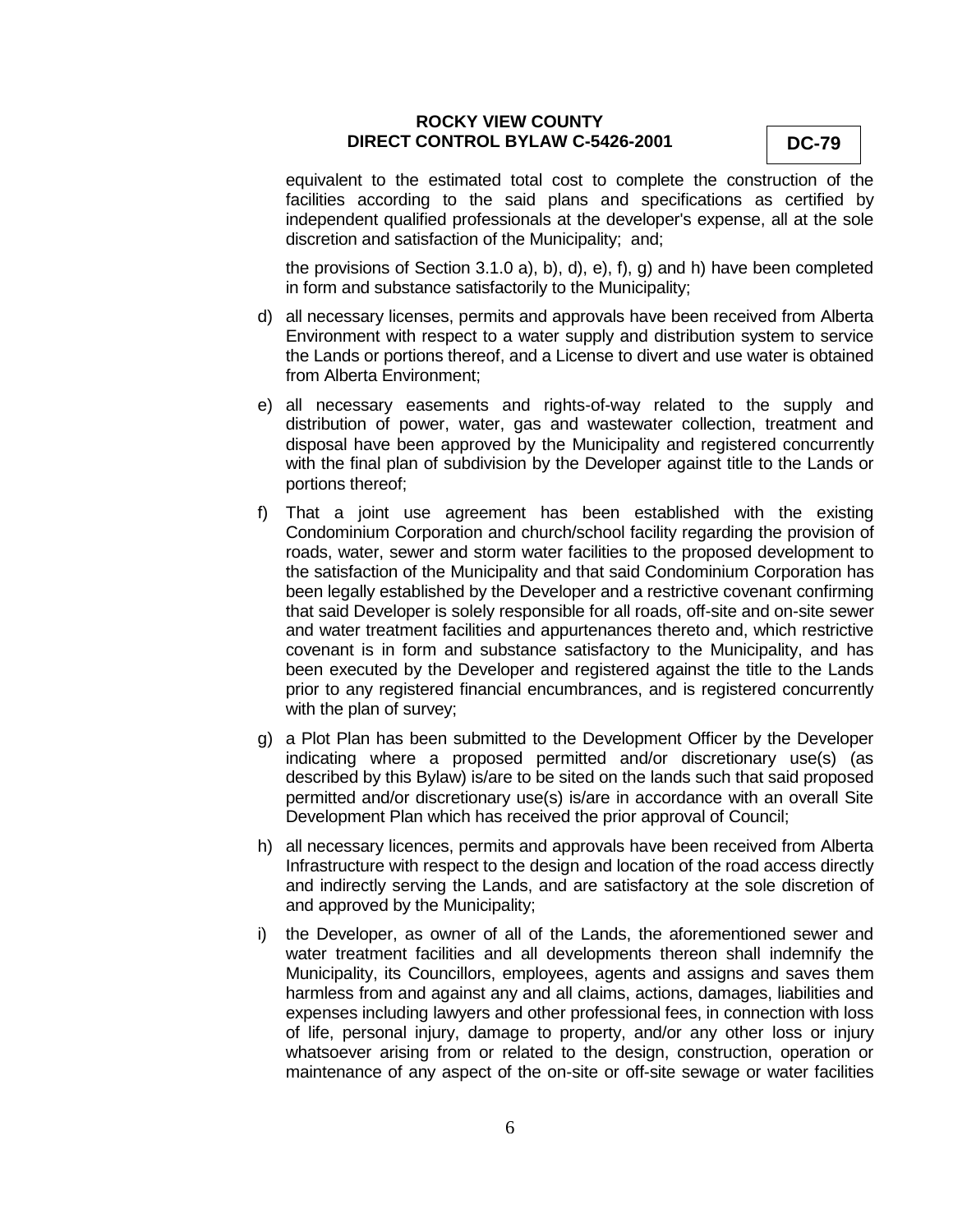(and appurtenances thereto) occasioned wholly or in part of any act or omission of the Developer, their officers, directors, volunteers, agents, contractors or employees;

- j) the Developer shall be required to place and maintain insurance against any peril that may cause harm to be suffered against all infrastructure servicing the development. Each insurance policy shall name the Municipality and any person, firm or corporation designated by the Municipality as additional insureds as their interest may appear and such policies will contain where appropriate:
	- (i) a waiver of any subrogation rights which the Developer's insurers may have against the Municipality;
	- (ii) a severability of interest clause or a cross liability clause;
	- (iii) a waiver in favour of the Municipality of any breach of warranty clause such that the insurance policies in question shall not be invalidated with respect to their interest, by reason of any breach or violation of any warranty, representation, declaration or condition contained in the policies; and,
	- (iv) a clause stating the Developer's insurance policy will be considered as the primary insurance and shall not call into contribution any other insurance that may be available to the Municipality.

All policies shall be taken out with insurers and shall be in a form acceptable to the Municipality acting reasonably. The Developer agrees that certificates of insurance acceptable to the Municipality, or if required by the Municipality, certified copies of each such insurance policy, will be delivered to the Municipality as soon as practicable after the placing of the required insurance. All policies shall contain an undertaking by the insurers to notify the Municipality in writing, of any material change, cancellation or termination of any provision of any policy, not less than thirty (30) days prior to the material change, cancellation or termination thereof. Should for any reason the insurance referred to in this clause not be maintained by the Developer, the Municipality may purchase the insurance on behalf of the Developer and collect the costs of the said insurance from the Developer;

- k) the Developer's liability to the Municipality and to its councillors, employees, agents and assigns under any of the foregoing clauses shall be limited to those claims covered by insurance obtained by the Developer and shall be further limited to the total amount of the insurance coverages applicable to the claims made against the Developer.
- l) the developer is solely responsible for the construction, maintenance, operation and inspection of all off-site and on-site sewer and water treatment facilities and appurtenances thereto;
- 3.2.0 Wastewater treatment and disposal systems utilizing septic tanks and tile fields or holding tanks are not permitted within the Lands.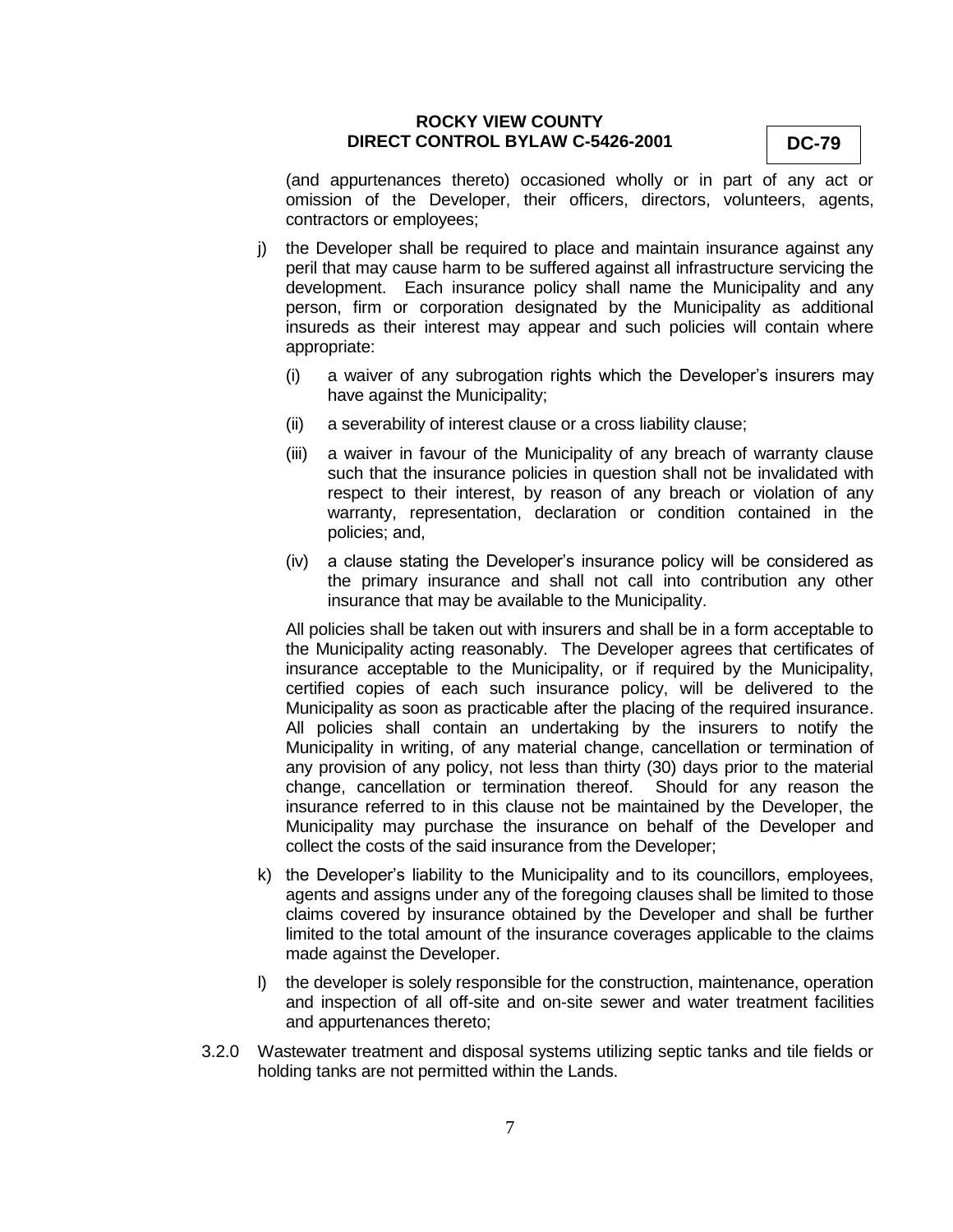- 3.3.0 All Letters of Credit referred to in this Bylaw shall be calculated in accordance with Municipal policy and the estimate upon which the Letter of Credit is based shall be certified by a professional engineer or as determined by the Municipality at its sole discretion.
- 3.4.0 A minimum of 10% of the subject Lands, shall be landscaped in accordance with a plan approved by the Development Officer.
- 3.5.0 All buildings on the subject Lands shall conform to an architectural theme as approved by the Development Officer.

### **4.0.0 DEFINITIONS**

- 4.1.0 **Ancillary Special Use Areas** means rooms or areas used for facilities necessary for the operation and/or maintenance of the Uses listed in this bylaw, including but not limited to tub room(s), laundry room(s), library, janitorial room(s), etc.
- 4.2.0 Community and Administration Facility means a building or a portion of a building for the administration of the Supported / Assisted Living Facility, and other land, buildings and facilities within the Prince of Peace Campus. The Facility will also provide services to the Prince of Peace Campus that may include, but are not limited to, community meeting areas, recreation rooms and facilities, restaurants, chapel and medical offices.
- 4.3.0 **Construction Management Plan -** means a program that details site management of all construction activity that may include, but is not limited to the management of construction debris and dust.
- 4.4.0 **Council -** means the Council of the Municipal District of Rocky View No. 44.
- 4.5.0 **Development -** means:
	- (i) any excavation or stockpile and the creation of either of them;
	- (ii) a Building or an addition to, or replacement, or repair of a Building and the construction of placing in, on, over or under land of any of them;
	- (iii) a change in use of land or a Building or an act done in relation to land or a Building that results in or is likely to result in a change of use of the land or the Building; or
	- (iv) a change in the intensity of the use of land or a Building or an act done in relation to land or a Building that results in or is likely to result in the change of intensity of use of the land or the Building.
- 4.6.0 **Development Agreement -** means an agreement between the Developer and the Municipality specifying development regulations, criteria or conditions necessary to ensure all developments on the land conform to municipal approvals.
- 4.7.0 **Letter of Credit -** means an unconditional and irrevocable Letter of Credit issued by a Canadian Chartered Bank at the request of the Developer naming the Municipality as the sole beneficiary thereof.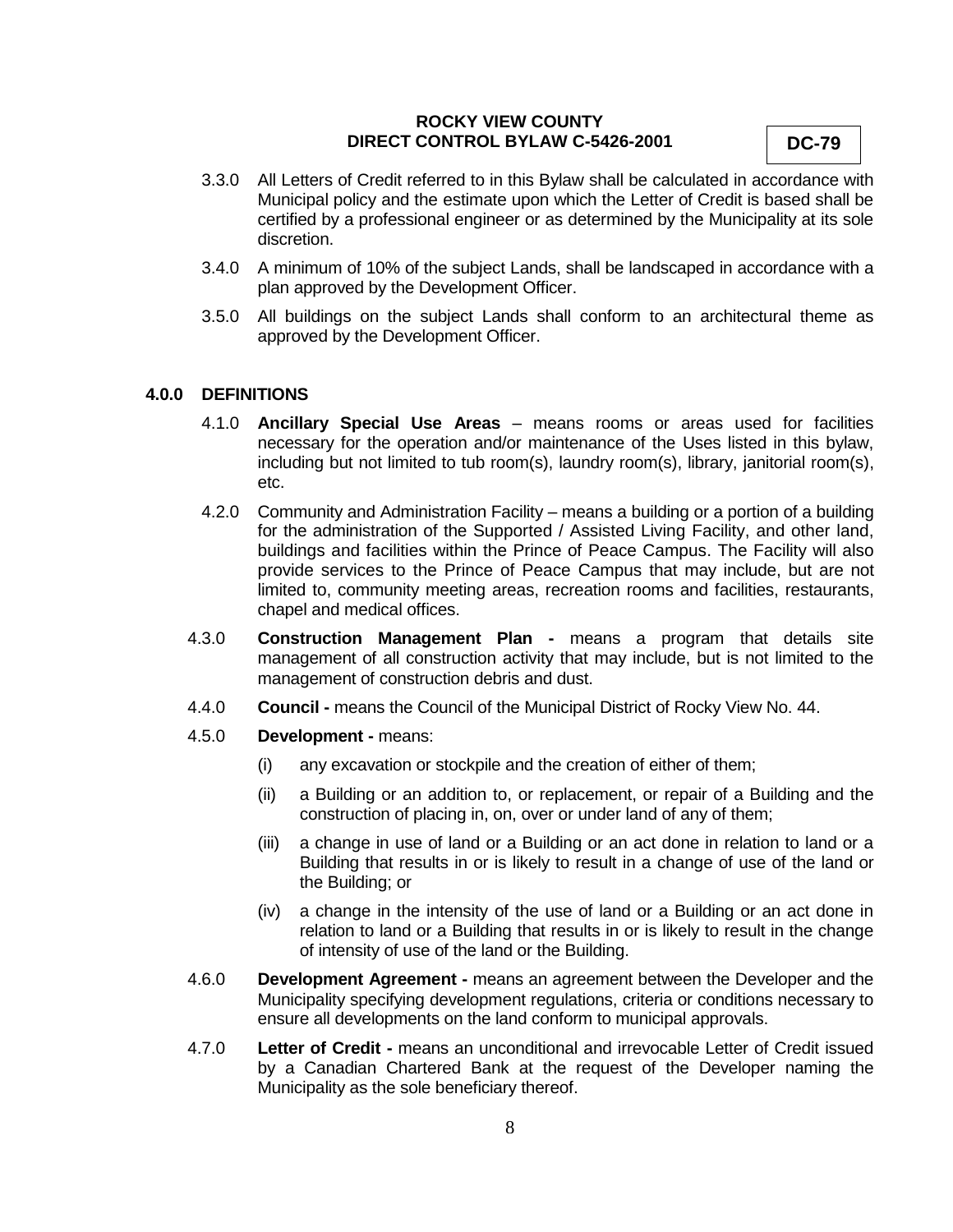- 4.8.0 **Plot Plan -** means a dimensional plan to scale which shows the property lines of a lot and the location of existing and or proposed buildings and the distances which separate buildings, proposed buildings, and property lines.
- 4.9.0 **Professional Engineer -** is a professional engineer who is a member in good standing with the Association of Professional Engineers, Geologists and Geophysicists of Alberta (APEGGA).
- 4.10.0 **Residential Dwelling Suite-** means a room or group of rooms for occupancy but does not contain kitchen facilities.
- 4.11.0 **Seniors** means persons who:
	- a) have attained the age of 55 years or more; or
	- b) are married to an individual who has attained the age of 55 years or more and is a resident of the facility.
- 4.12.0 **Site Development Plan -** means a plan which shows each lot within a Development Cell and the area within each lot where a building could be located pursuant to Section 2.0.0 of this Bylaw
- 4.13.0 **Substantial Completion -** means construction Completion Certificates have been issued by the Municipality.
- 4.14.0 **Supported / Assisted Living Facility** means a building or a portion of a building that provides residential suites for seniors who may need support and assistance. The Facility will incorporate common and private areas. Support and assistance includes but is not limited to such services as 24-hour monitoring, emergency response, security, meals, housekeeping, nursing care, lifeenrichment activities, spiritual care, personal care and health services.
- 4.15.0 Terms not defined herein have the same meaning as defined in Section 8 of the Land Use Bylaw C-4841-97.